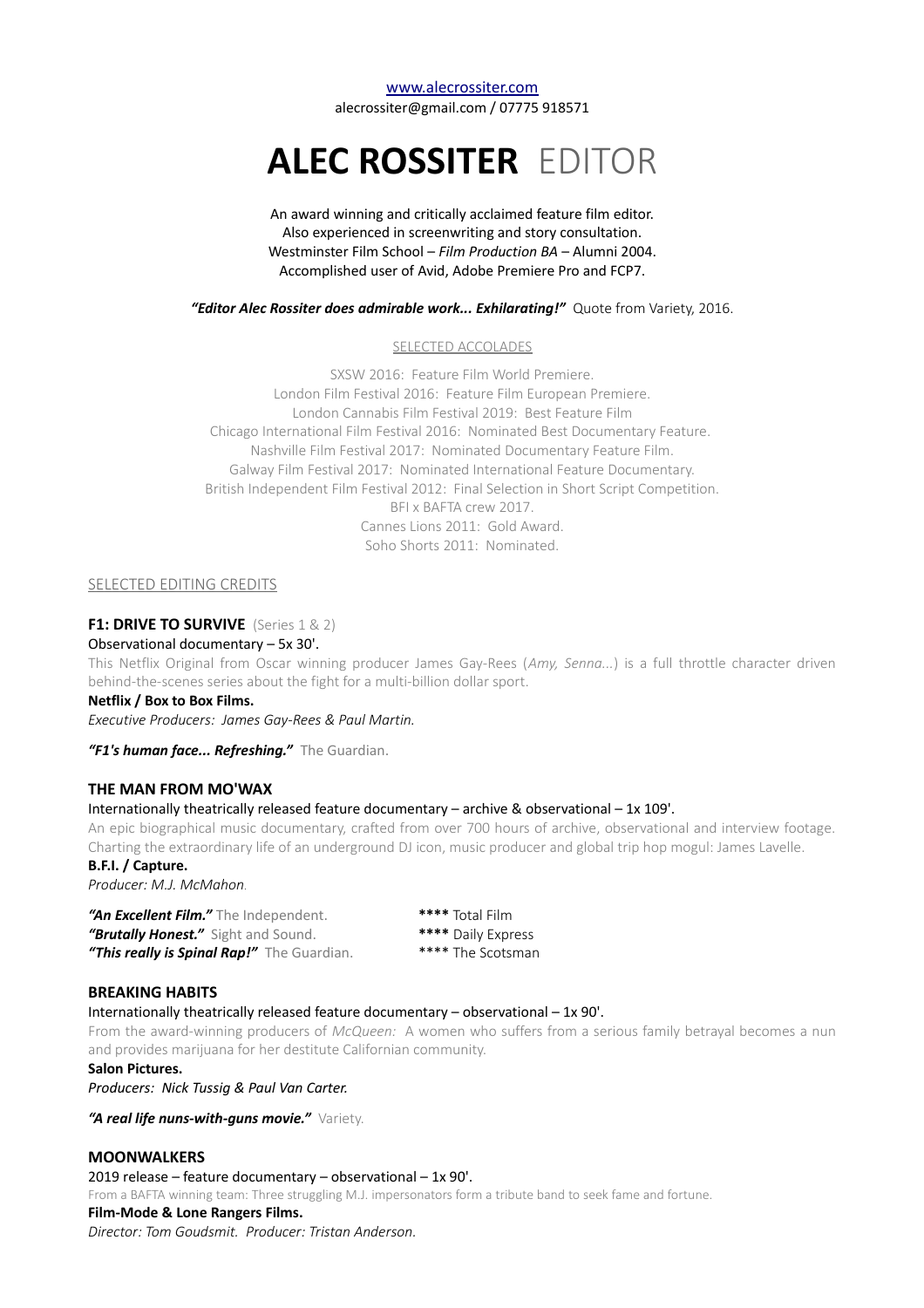#### **GADGET MAN** (Series 2)

Factual entertainment series - 1x 30'.

# **Channel 4 / North One.**

Richard Ayoade guides viewers through the world of gadgets and new technology. *Executive Producer: James Woodroffe*.

## **WHAT MAKES A WOMAN?**

Documentary - 1x 60'. \*\*\*\* The Telegraph

## **Channel 4 / Antidote Productions.**

*Assembly editor.* Transgender activist and model Munroe Bergdorf investigates femininity. *Director: Karen McGann.*

# **GENERATION GIFTED** (Series 2)

Observational documentary – 1x 60'. \*\*\*\* The Guardian

## **BBC2 / Blast Films.**

*Additional editing. A* unique look at social mobility; promising teenagers from difficult backgrounds *Series Producer: Zehra Yas.*

## **LOVE ISLAND** (2016)

BAFTA winning reality series.

# **ITV2 / ITV Studios.**

*Story editor.* Twelve sexy singletons compete to win the hearts and minds of co-contestants and the viewing public. *Senior Edit Producer: Stephen Yemoh.*

## **AUTOPSY: THE LAST HOURS**

# Drama / documentary series - 1x 60'. **Channel 5 / ITV Studios.**

Medical testimony and interviews with witnesses forensically investigates the life and death of iconic celebrities. *Director: Steve Bake. Executive Producer: Ros Edwards.*

# **THE GREAT BRITISH SEX SURVEY**

## Documentary. Channel 4/Swan Films) 1x 90'. *Second editor.* From a BAFTA winning team: An anthropological exploration of unusual sex practices in the UK. *Executive Producers: Neil Crombie & Joe Evans.*

# **RUBY WAX'S MAD CONFESSIONS**

Documentary - 1x 60'. **Channel 4 / Nine Lives.** Ruby Wax grapples with mental illness and campaigns to break down stigma. *Producer/Director: Dee Lahiri. Executive Producer: Cat Lewis.*

# **BBC PROMS**

Music outside broadcast. **BBC2 / BBC Music** *VT inserts editor.* A national institution delivering eclectic live music shows with a strong dose of classical. *Executive Producer: Fran Kemp.*

# **THE ONLY WAY IS ESSEX** (Series 9, 15 & 16)

# BAFTA winning structured reality series.

# **ITV2 / Lime Pictures.**

A truly innovative living soap observing the real lives of some of the most gorgeous people in Essex. *Executive Producer: Luke McFarlane.*

# **APPLE MUSIC FESTIVAL**(2017)

# Documentary - 10x 5'.

## **Apple / Ignition Creative.**

Short profiles of artists including Elton John, Britney Spears, Robbie Williams and Beverley Knight . *Producer: Robin Burke.*